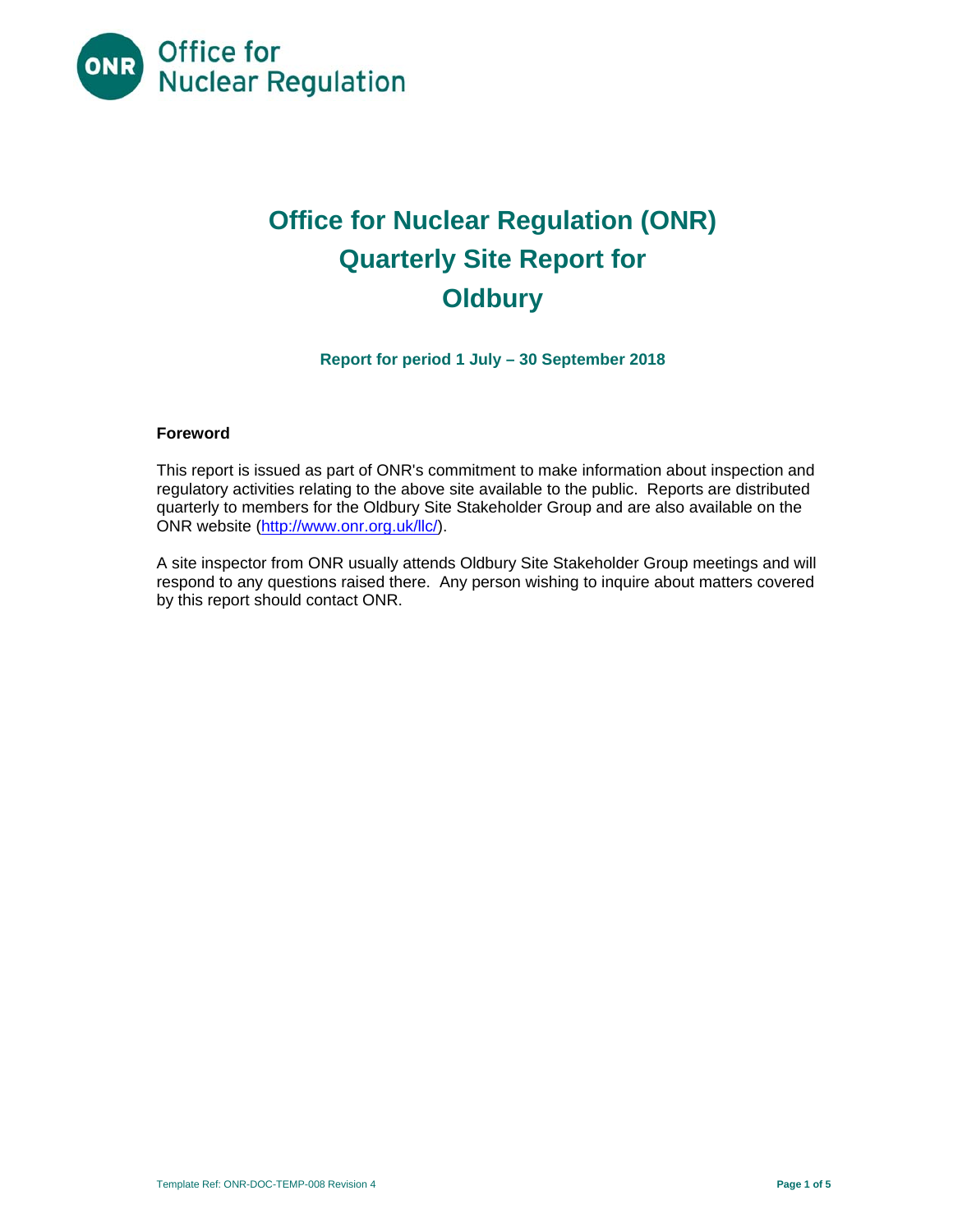# **TABLE OF CONTENTS**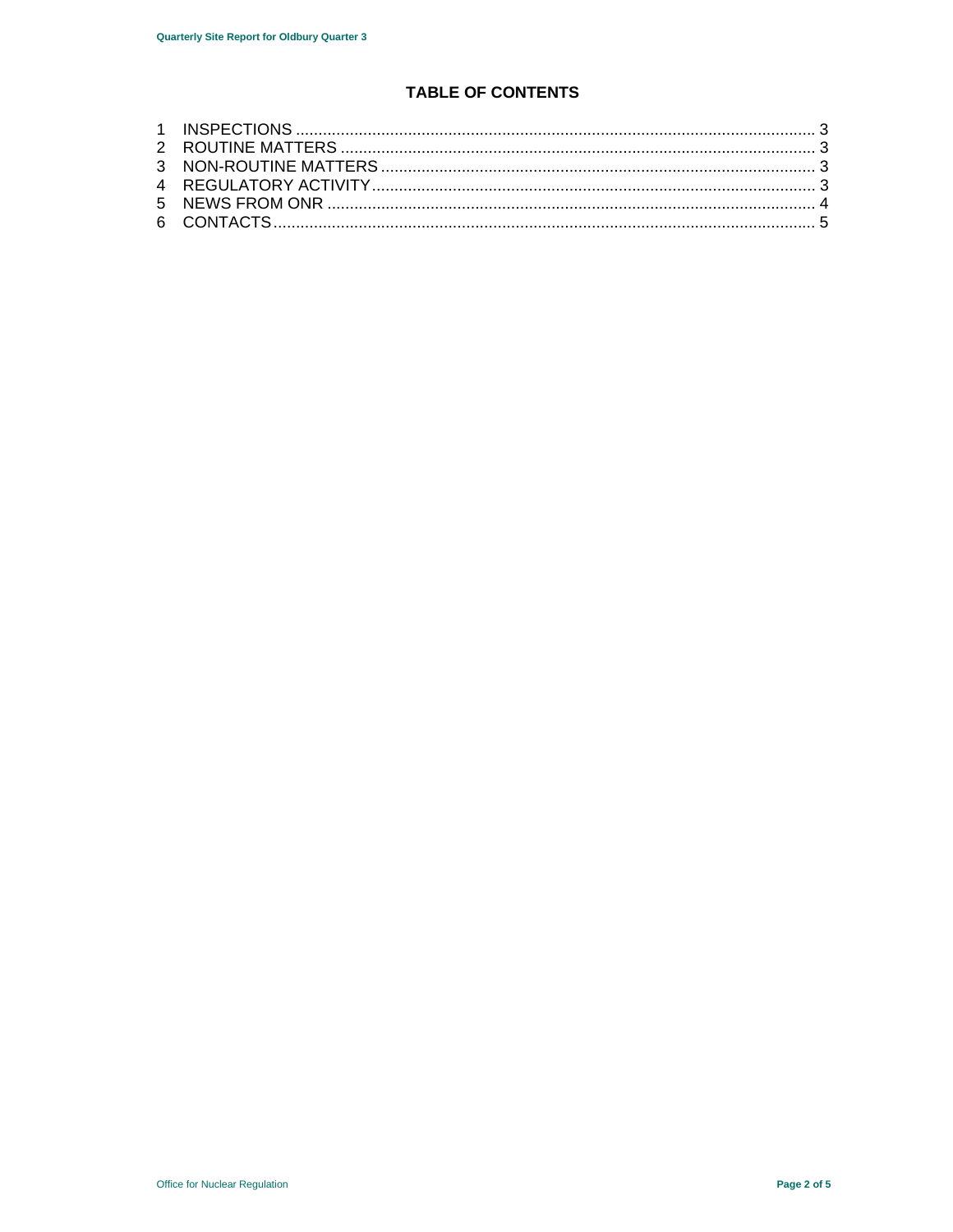#### **1 INSPECTIONS**

#### **1.1 Dates of inspection**

ONR's site inspector undertook inspections on the following dates during the quarter:

- **18 July 2018**
- $\blacksquare$  24-26 July 2018

# **2 ROUTINE MATTERS**

#### **2.1 Inspections**

Inspections are undertaken as part of the process for monitoring compliance with:

- The conditions attached by ONR to the nuclear site licence granted under the Nuclear Installations Act 1965 (NIA65) (as amended);
- The Energy Act 2013;
- The Health and Safety at Work Act 1974 (HSWA74); and
- Regulations made under HSWA74, for example the Ionising Radiations Regulations 1999 (IRR99) and the Management of Health and Safety at Work Regulations 1999 (MHSWR99).

In this period, routine inspections of Berkeley covered the following legal requirements:

- Regulatory Reform (Fire Safety) Order 2005
- Licence Condition 8 *Warning Notices*.
- Licence Condition 28 *Examination, Inspection, Maintenance and Testing.*

 safety requirements to be adequate in the areas inspected. Where necessary, ONR will take In general, ONR judged the arrangements made and implemented by the site in response to formal regulatory enforcement action to ensure that appropriate remedial measures are implemented to reasonably practicable timescales.

#### **2.2 Other work**

ONR's site inspector met with the Trade Union safety representatives in July 2018; no safety matters were brought to the attention of ONR's inspector. The inspection of Licence Condition 8 was conducted with the support of the safety representatives; their contribution had a positive impact upon the conduct of the inspection and its outcomes.

ONR inspectors attended Oldbury site's Annual Review of Safety in September. ONR judged that the licensee had undertaken a thorough and self-critical review of the site's nuclear safety performance over the last 12 months.

# **3 NON-ROUTINE MATTERS**

Licensees are required to have arrangements to respond to non-routine matters and events. ONR inspectors judge the adequacy of the licensee's response, including actions taken to implement any necessary improvements.

There were no matters of significance to report during this period.

# **4 REGULATORY ACTIVITY**

ONR may issue formal documents to ensure compliance with regulatory requirements. Under nuclear site licence conditions, ONR issues regulatory documents, which either permit an activity or require some form of action to be taken; these are usually collectively termed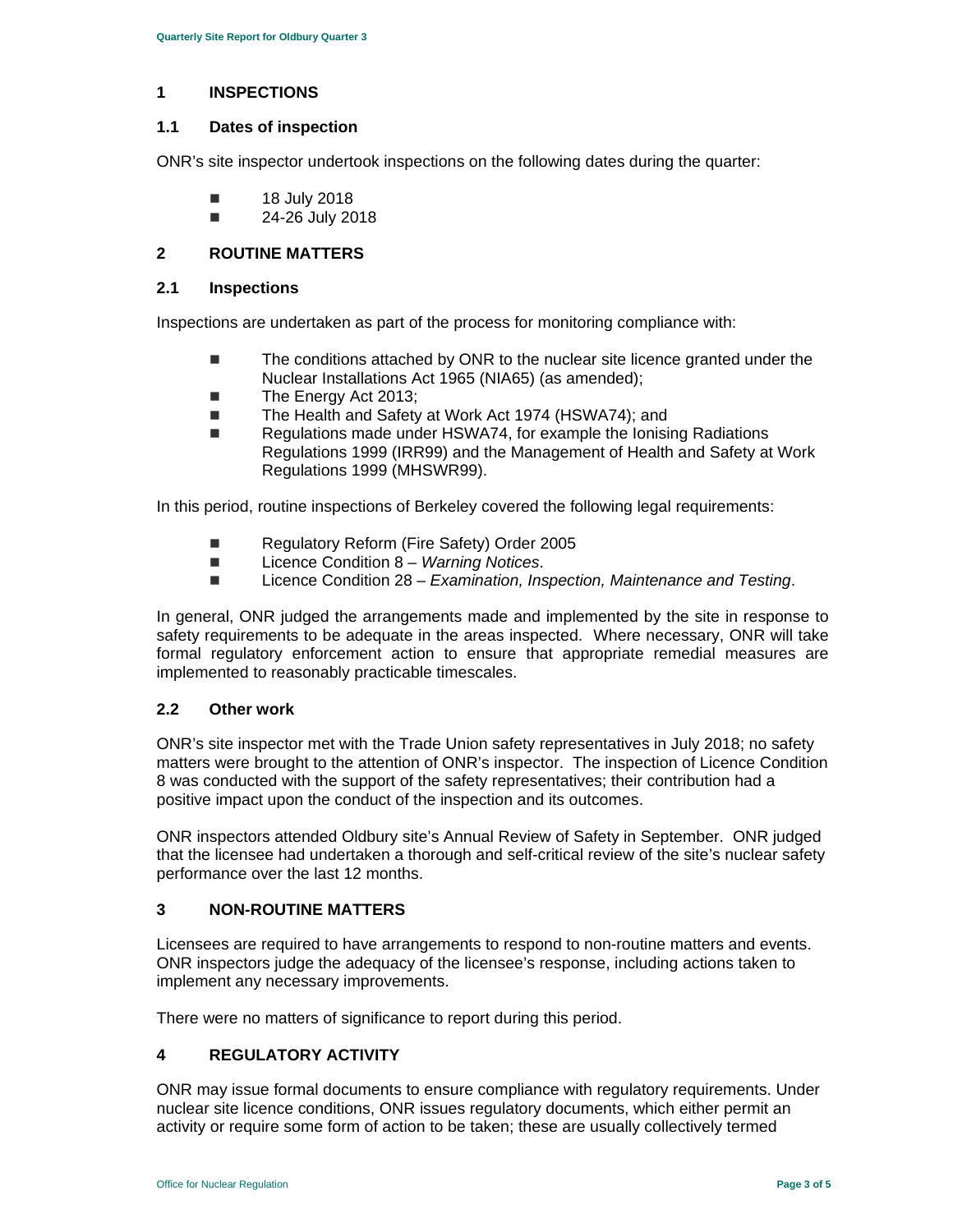'Licence Instruments', but can take other forms. In addition, inspectors may issue Enforcement Notices to secure improvements to safety.

No licence instruments were issued during this period.

# **5 NEWS FROM ONR**

## **5.1 Stakeholder Engagement**

In August our Chief Nuclear Inspector Mark Foy and Deputy Chief Inspector Mina Golshan, hosted a webinar for stakeholders on the outcomes of the UK report to the Joint Convention. This is a new channel of communication which we have introduced, and further webinars are planned for November and February 2019. If you would like to find out more, please contact the ONR Communications team at contact@onr.gov.uk

Communications team for further details, via contact@onr.gov.uk The ONR/NGO engagement forum took place on 11 October in London. This is a forum to discuss strategic, cross-cutting regulatory matters. Site specific matters are normally addressed via Site Stakeholder Groups. We are always keen to engage with a range of stakeholders and groups on nuclear safety and security issues, so if you do represent a nuclear-interest Non-Governmental Organisation, and are not already involved through our forum or via a Site Stakeholder Group, then please get in touch with the ONR

## **5.2 Regulatory News**

On 25 July we announced our decision to prosecute the Atomic Weapons Establishment for offences under Section 2 (1)\* of the Health and Safety at Work etc. Act (1974). This charge related to an electrical incident on 27 June 2017, which resulted in injury to an AWE employee. The incident was a conventional health and safety matter and there was no radiological risk to workers or the public. At a court hearing on 18 September, AWE pleaded guilty to the charge and sentencing was adjourned until 9 November 2018.

In a separate case brought by ONR, EDF Energy Nuclear Generation Ltd and Doosan Babcock Ltd pleaded guilty on 10 October 2018 to offences under the Health & Safety at Work etc. Act 1974, section 3(1) and the Work at Height Regulations 2005, Regulation 4(1) respectively. The charges relate to an incident on 12 April 2017 at the Hinkley Point B nuclear power station, which resulted in a serious injury to a Doosan Babcock Ltd employee. Following a hearing at Taunton Magistrates Court, the case was committed for sentencing at Taunton Crown Court with an initial hearing date set for 16 November 2018, although this date is subject is change.

Both of these cases related to conventional, industrial-type incidents that would have been subject to regulation by the Health and Safety executive prior to ONR's creation four years ago, when we gained responsibility for such matters on licensed sites. There was no radiological risk to workers or the public.

Updates on each case will be published on our website www.onr.org.uk

We have recently published our **Statement of civil incidents meeting the Ministerial Reportable** Criteria (MRC) reported to ONR - Q2 2018 (1 April 2018 to 30 June 2018).Full details are available on our website.